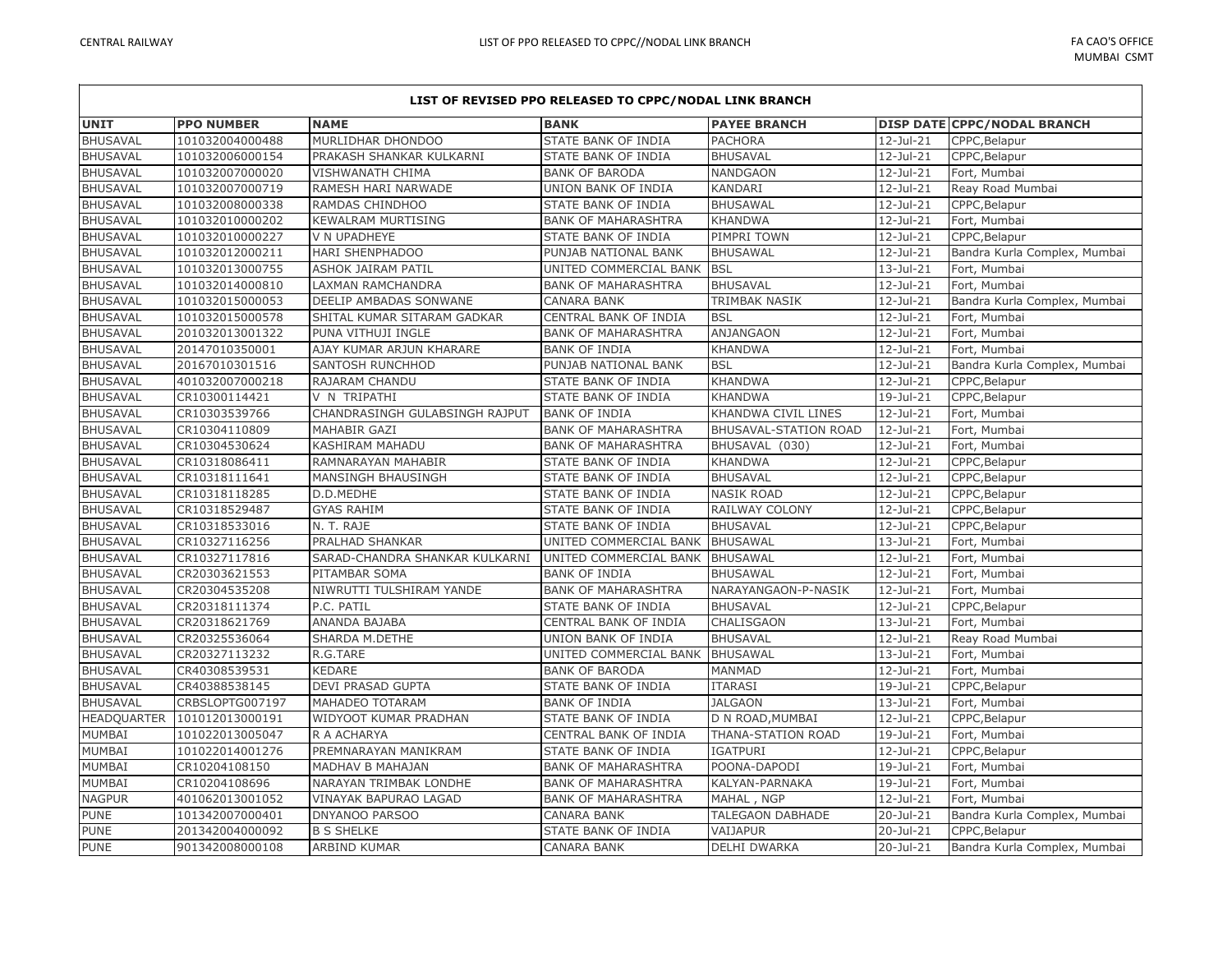| LIST OF REVISED PPO RELEASED TO CPPC/NODAL LINK BRANCH |                 |                                |                                                         |                       |                         |                              |
|--------------------------------------------------------|-----------------|--------------------------------|---------------------------------------------------------|-----------------------|-------------------------|------------------------------|
| PUNE                                                   | CR23418700366   | <b>G R NAIR</b>                | <b>STATE BANK OF INDIA</b>                              | NAGPUR.               | 20-Jul-21               | CPPC, Belapur                |
| <b>SOLAPUR</b>                                         | 201072003000046 | BALKRISHNA RAMCHANDRA KULKARNI | <b>BANK OF MAHARASHTRA</b>                              | POONA-KOTHRUD         | 20-Jul-21               | Fort, Mumbai                 |
| <b>WAAO BSL</b>                                        | 101152010000024 | RAMESH NAMDEO WARKE            | STATE BANK OF INDIA                                     | BHUSAVAL-MAIN BRANCH  | 19-Jul-21               | CPPC, Belapur                |
| <b>WAAO BSL</b>                                        | 20167011500028  | RAGHUNATH GAJAMAL PATIL        | <b>CANARA BANK</b>                                      | <b>BHUSAWAL</b>       | 19-Jul-21               | Bandra Kurla Complex, Mumbai |
| <b>WAAO NKRD</b>                                       | CR41288189061   | SHRI.DAGOO KHANDOO AHIRE       | STATE BANK OF INDIA                                     | <b>MMR</b>            | 19-Jul-21               | CPPC, Belapur                |
| <b>WAO PAREL</b>                                       | CR11304193094   | S.R.KULKARNI                   | <b>BANK OF MAHARASHTRA</b>                              | <b>KALYAN</b>         | 20-Jul-21               | Fort, Mumbai                 |
|                                                        |                 |                                | LIST OF ORIGINAL PPO RELEASED TO CPPC/NODAL LINK BRANCH |                       |                         |                              |
| <b>BHUSAVAL</b>                                        | 20177010300369  | RAMCHANDRA SUPDOO              | <b>BANK OF MAHARASHTRA</b>                              | <b>BADNERA</b>        | 12-Jul-21               | Fort, Mumbai                 |
| <b>BHUSAVAL</b>                                        | 20177010301244  | CHANDRAKANT R PATIL            | UNION BANK OF INDIA                                     | <b>JALGAON</b>        | $12$ -Jul-21            | Reay Road Mumbai             |
| <b>BHUSAVAL</b>                                        | 20187010300335  | <b>ARUN NAMDEO</b>             | STATE BANK OF INDIA                                     | MANISH NAGAR, NAGPUR. | 12-Jul-21               | CPPC, Belapur                |
| <b>BHUSAVAL</b>                                        | 20187010300606  | ADHAV DILIPKUMAR RATAN         | <b>STATE BANK OF INDIA</b>                              | <b>NASIK ROAD</b>     | 12-Jul-21               | CPPC, Belapur                |
| <b>BHUSAVAL</b>                                        | 20207010300034  | ARUN KUMAR PANDEY              | STATE BANK OF INDIA                                     | <b>KOTA</b>           | 12-Jul-21               | CPPC, Belapur                |
| <b>BHUSAVAL</b>                                        | 20207010300653  | <b>GOPAL VISHNU JADHAV</b>     | PUNJAB NATIONAL BANK                                    | <b>BHUSAWAL</b>       | 12-Jul-21               | Bandra Kurla Complex, Mumbai |
| <b>BHUSAVAL</b>                                        | 20207010300807  | <b>VIJAY SHANKAR</b>           | STATE BANK OF INDIA                                     | CHALISGAON            | 12-Jul-21               | CPPC, Belapur                |
| <b>BHUSAVAL</b>                                        | 20207010300808  | VISHNU NAMDEO RAUT             | STATE BANK OF INDIA                                     | LONAR                 | 12-Jul-21               | CPPC, Belapur                |
| <b>BHUSAVAL</b>                                        | 20207010300809  | KESHAV PANDURANG PATIL         | STATE BANK OF INDIA                                     | <b>BADNERA</b>        | $12$ -Jul-21            | CPPC, Belapur                |
| <b>BHUSAVAL</b>                                        | 20207010300810  | SHUBHASH DAULAT RAUT           | STATE BANK OF INDIA                                     | NANDGAON              | 12-Jul-21               | CPPC, Belapur                |
| <b>BHUSAVAL</b>                                        | 20217010300229  | TRYAMBAK VISHRAM               | STATE BANK OF INDIA                                     | MANMAD                | 12-Jul-21               | CPPC, Belapur                |
| <b>BHUSAVAL</b>                                        | 20217010300304  | <b>GAFFAR KHAN</b>             | <b>BANK OF MAHARASHTRA</b>                              | <b>BHUSAWAL</b>       | 12-Jul-21               | Fort, Mumbai                 |
| <b>BHUSAVAL</b>                                        | 20217010300306  | RAJENDRA KUMAR DEOKARAN GUJAR  | UNION BANK OF INDIA                                     | KANDARI               | 12-Jul-21               | Reay Road Mumbai             |
| <b>BHUSAVAL</b>                                        | 20217010300307  | TAMBE SANJAY DADA              | STATE BANK OF INDIA                                     | MANMAD                | 12-Jul-21               | CPPC, Belapur                |
| <b>BHUSAVAL</b>                                        | 20217010300308  | R S BUTE                       | STATE BANK OF INDIA                                     | AKOLA                 | 12-Jul-21               | CPPC, Belapur                |
| <b>BHUSAVAL</b>                                        | 20217010300309  | SHAILESH KUMAR JAIN            | UNION BANK OF INDIA                                     | <b>BHUSAWAL</b>       | 12-Jul-21               | Reay Road Mumbai             |
| <b>BHUSAVAL</b>                                        | 20217010300310  | NARAYAN BABURAO NILE           | UNION BANK OF INDIA                                     | <b>MANMAD</b>         | 12-Jul-21               | Reay Road Mumbai             |
| <b>BHUSAVAL</b>                                        | 20217010300311  | KISHOR DAULAT NIKAM            | CENTRAL BANK OF INDIA                                   | CHALISGAON            | 12-Jul-21               | Fort, Mumbai                 |
| <b>BHUSAVAL</b>                                        | 20217010300312  | SUNIL SHRIPAD CHARWEKAR        | CENTRAL BANK OF INDIA                                   | MANMAD                | 12-Jul-21               | Fort, Mumbai                 |
| <b>BHUSAVAL</b>                                        | 20217010300313  | HASRAJ AASARAM PAWAR           | STATE BANK OF INDIA                                     | VARANGAON             | 12-Jul-21               | CPPC, Belapur                |
| <b>BHUSAVAL</b>                                        | 20217010300314  | DEELIP HARBHAJAN               | STATE BANK OF INDIA                                     | <b>BHUSAWAI</b>       | 12-Jul-21               | CPPC, Belapur                |
| <b>BHUSAVAL</b>                                        | 20217010300315  | LIYAKATALI                     | <b>CANARA BANK</b>                                      | <b>BSL</b>            | 12-Jul-21               | Bandra Kurla Complex, Mumbai |
| <b>BHUSAVAL</b>                                        | 20217010300316  | DEOSING GANPAT KUWAR           | STATE BANK OF INDIA                                     | ZOGDE SAB             | 12-Jul-21               | CPPC, Belapur                |
| <b>BHUSAVAL</b>                                        | 20217010300317  | DINESH KUMAR RAJPUT            | <b>STATE BANK OF INDIA</b>                              | <b>DEVI NAGAR</b>     | 12-Jul-21               | CPPC, Belapur                |
| <b>BHUSAVAL</b>                                        | 20217010300318  | ABFAHIM AB RAHIM               | STATE BANK OF INDIA                                     | AMRAVATI              | 12-Jul-21               | CPPC, Belapur                |
| <b>BHUSAVAL</b>                                        | 20217010300319  | NARENDRA PRABHAKAR MORE        | UNION BANK OF INDIA                                     | KANDARI               | $\overline{1}$ 2-Jul-21 | Reay Road Mumbai             |
| <b>BHUSAVAL</b>                                        | 20217010300320  | NIRMAL KUMAR GHOSH             | STATE BANK OF INDIA                                     | KATWA                 | 12-Jul-21               | CPPC, Belapur                |
| <b>BHUSAVAL</b>                                        | 20217010300321  | RAVINDRA GANGARAM              | <b>BANK OF INDIA</b>                                    | <b>NASHIK</b>         | 12-Jul-21               | Fort, Mumbai                 |
| <b>BHUSAVAL</b>                                        | 20217010300322  | RAMFOOL MEENA                  | STATE BANK OF INDIA                                     | NANGAL BERSI          | 12-Jul-21               | CPPC, Belapur                |
| <b>BHUSAVAL</b>                                        | 20217010300323  | SUDHAKAR SUPADU KEDAR          | <b>BANK OF MAHARASHTRA</b>                              | CHALISGAON            | 12-Jul-21               | Fort, Mumbai                 |
| <b>BHUSAVAL</b>                                        | 20217010300324  | SURESH KUMAR PAWAR             | <b>CANARA BANK</b>                                      | <b>BURAHANPUR</b>     | 12-Jul-21               | Bandra Kurla Complex, Mumbai |
| <b>BHUSAVAL</b>                                        | 20217010300325  | BHIKAN RAMCHANDRA SHINDE       | STATE BANK OF INDIA                                     | <b>NANDGAON</b>       | 12-Jul-21               | CPPC, Belapur                |
| <b>BHUSAVAL</b>                                        | 20217010300326  | ARUN PUNDLIK                   | STATE BANK OF INDIA                                     | <b>BADNERA</b>        | 12-Jul-21               | CPPC, Belapur                |
| <b>BHUSAVAL</b>                                        | 20217010300327  | RAMDAS HARIBHAU                | STATE BANK OF INDIA                                     | <b>NAGPUR</b>         | 12-Jul-21               | CPPC, Belapur                |
| <b>BHUSAVAL</b>                                        | 20217010300328  | MADANLAL HAZARILAL             | <b>BANK OF INDIA</b>                                    | <b>KHANDWA</b>        | 12-Jul-21               | Fort, Mumbai                 |
| <b>BHUSAVAL</b>                                        | 20217010300329  | RAMESH SHRAWAN MOKAL           | <b>BANK OF MAHARASHTRA</b>                              | <b>NANDGAON</b>       | 12-Jul-21               | Fort, Mumbai                 |
| <b>BHUSAVAL</b>                                        | 20217010300330  | DEELIP WALMIK PANPATIL         | CENTRAL BANK OF INDIA                                   | <b>MANMAD</b>         | 12-Jul-21               | Fort, Mumbai                 |
| <b>BHUSAVAL</b>                                        | 20217010300331  | MURLIDHAR BUDHA GAIKWAD        | STATE BANK OF INDIA                                     | <b>NASHIK ROAD</b>    | 12-Jul-21               | CPPC, Belapur                |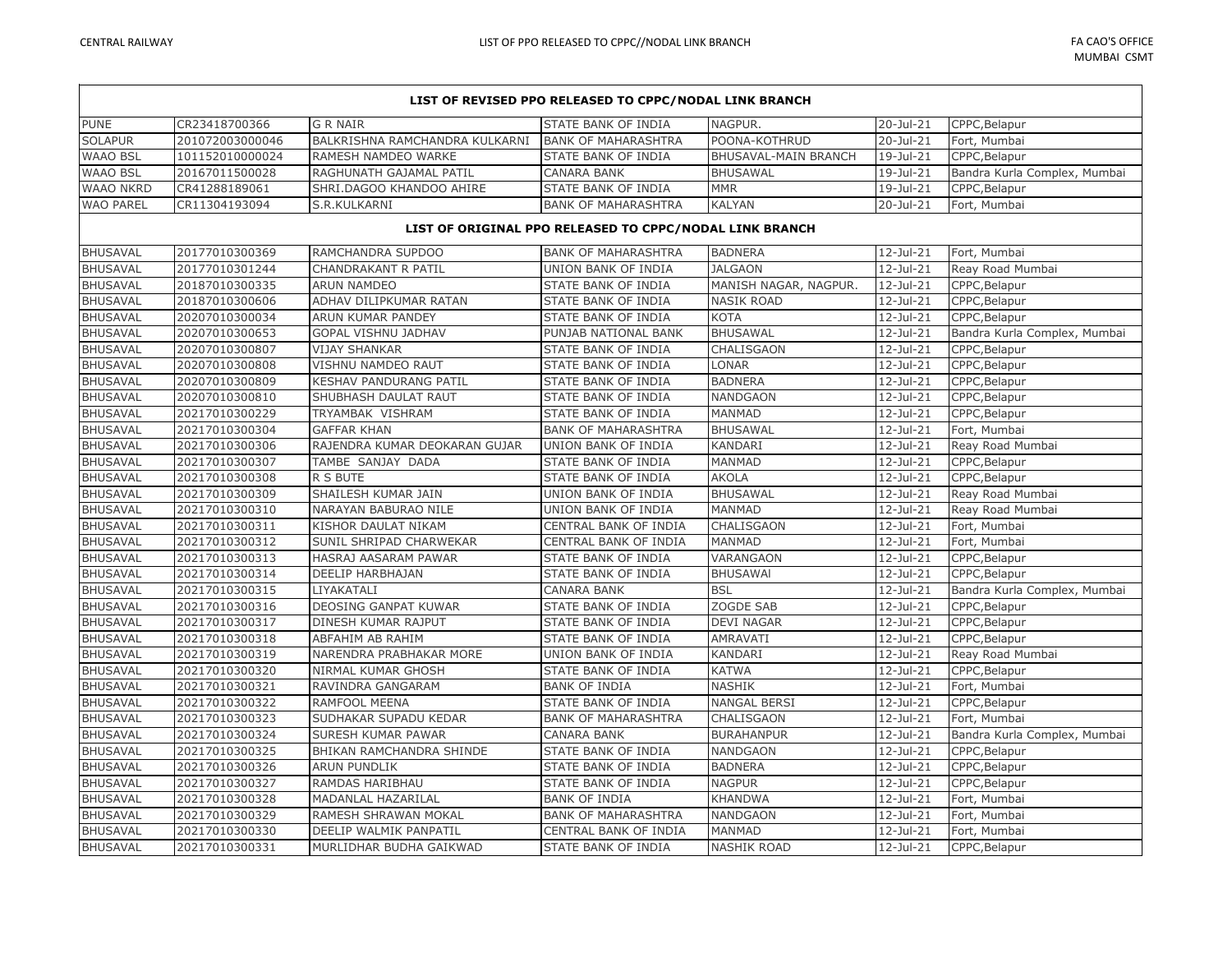| LIST OF REVISED PPO RELEASED TO CPPC/NODAL LINK BRANCH |                |                             |                            |                         |              |                  |
|--------------------------------------------------------|----------------|-----------------------------|----------------------------|-------------------------|--------------|------------------|
| <b>BHUSAVAL</b>                                        | 20217010300332 | <b>ASHOK NAGO</b>           | CENTRAL BANK OF INDIA      | MURTIZAPUR              | 12-Jul-21    | Fort, Mumbai     |
| <b>BHUSAVAL</b>                                        | 20217010300333 | GAJANAN BHASKAR MOHARIR     | <b>BANK OF BARODA</b>      | <b>AKOLA</b>            | 19-Jul-21    | Fort, Mumbai     |
| <b>BHUSAVAL</b>                                        | 20217010300334 | SUDESH GAJBHIYE             | STATE BANK OF INDIA        | <b>BADNERA</b>          | 12-Jul-21    | CPPC, Belapur    |
| <b>BHUSAVAL</b>                                        | 20217010300335 | <b>GOKUL</b>                | <b>BANK OF MAHARASHTRA</b> | <b>BHUSAWAL</b>         | 12-Jul-21    | Fort, Mumbai     |
| <b>BHUSAVAL</b>                                        | 20217010300336 | DEELIP DIGAMBAR FIRKE       | <b>IDBI BANK</b>           | <b>NASHIK</b>           | 12-Jul-21    | Fort, Mumbai     |
| <b>BHUSAVAL</b>                                        | 20217010300337 | SUDHAKAR JANARDHAN PATIL    | STATE BANK OF INDIA        | <b>SAVDA</b>            | 12-Jul-21    | CPPC, Belapur    |
| <b>BHUSAVAL</b>                                        | 20217010300338 | RAGHUNATH YOHAN             | CENTRAL BANK OF INDIA      | <b>MANMAD</b>           | $12$ -Jul-21 | Fort, Mumbai     |
| <b>BHUSAVAL</b>                                        | 20217010300339 | CHANDRAKANT PANDHARINATH    | UNION BANK OF INDIA        | <b>BHUSAWAL</b>         | 12-Jul-21    | Reay Road Mumbai |
| <b>BHUSAVAL</b>                                        | 20217010300340 | RAMRAO NIMBAJI              | CENTRAL BANK OF INDIA      | <b>MURTIZAPUR</b>       | 12-Jul-21    | Fort, Mumbai     |
| <b>BHUSAVAL</b>                                        | 20217010300341 | KOTHARI KEDAR PRABHAKAR     | STATE BANK OF INDIA        | <b>JALGAON</b>          | 12-Jul-21    | CPPC, Belapur    |
| <b>BHUSAVAL</b>                                        | 20217010300342 | RAMASHANKAR DAWARKAPRASAD   | UNION BANK OF INDIA        | <b>NAGPUR</b>           | 12-Jul-21    | Reay Road Mumbai |
| <b>BHUSAVAL</b>                                        | 20217010300343 | <b>HARIDAS KISAN</b>        | UNITED COMMERCIAL BANK     | <b>BSL</b>              | $12$ -Jul-21 | Fort, Mumbai     |
| <b>BHUSAVAL</b>                                        | 20217010300344 | SHIVAJI MAHSOO SOMWANSHI    | <b>BANK OF MAHARASHTRA</b> | WADALIBHOI              | 12-Jul-21    | Fort, Mumbai     |
| <b>BHUSAVAL</b>                                        | 20217010300345 | ATIK AHMED PATEL            | UNION BANK OF INDIA        | <b>NASHIK</b>           | 12-Jul-21    | Reay Road Mumbai |
| <b>BHUSAVAL</b>                                        | 20217010300346 | ASADKHAN ABADULAKHAN        | CENTRAL BANK OF INDIA      | <b>MANMAD</b>           | 12-Jul-21    | Fort, Mumbai     |
| <b>BHUSAVAL</b>                                        | 20217010300347 | SK MAZHAR SK LAL            | <b>BANK OF MAHARASHTRA</b> | AKOLA SHIVAJI COLLEGE   | 12-Jul-21    | Fort, Mumbai     |
| <b>BHUSAVAL</b>                                        | 20217010300348 | MIHILAL FULZARILAL          | CENTRAL BANK OF INDIA      | KHADKI JALGAON          | 12-Jul-21    | Fort, Mumbai     |
| <b>BHUSAVAL</b>                                        | 20217010300349 | SAHEBHUSEN VAZIRHUSEN       | STATE BANK OF INDIA        | <b>BADNERA</b>          | 12-Jul-21    | CPPC, Belapur    |
| <b>BHUSAVAL</b>                                        | 20217010300350 | PRAKASH PUNDALIK            | <b>BANK OF MAHARASHTRA</b> | NAYADONGRI NASIK        | $12$ -Jul-21 | Fort, Mumbai     |
| <b>BHUSAVAL</b>                                        | 20217010300351 | VINAYAK RAMBHAU DHIWAR      | UNION BANK OF INDIA        | <b>MANMAD</b>           | 12-Jul-21    | Reay Road Mumbai |
| <b>BHUSAVAL</b>                                        | 20217010300352 | BABUSAHEB RAMJAN PATEL      | <b>BANK OF BARODA</b>      | <b>BSL</b>              | 12-Jul-21    | Fort, Mumbai     |
| <b>BHUSAVAL</b>                                        | 20217010300353 | UMA NAMDEO DHORE            | UNITED COMMERCIAL BANK     | <b>KHAMGAON</b>         | 12-Jul-21    | Fort, Mumbai     |
| <b>BHUSAVAL</b>                                        | 20217010300354 | SHAIKH MOHAMMAD AASHIQ      | STATE BANK OF INDIA        | <b>DHULE</b>            | 12-Jul-21    | CPPC, Belapur    |
| <b>BHUSAVAL</b>                                        | 20217010300356 | VIMAL BHASKAR SONONE        | <b>BANK OF MAHARASHTRA</b> | MURTIZAPUR              | 12-Jul-21    | Fort, Mumbai     |
| <b>BHUSAVAL</b>                                        | 20217010300357 | <b>HARI SAKHARAM</b>        | <b>BANK OF MAHARASHTRA</b> | <b>MANMAD</b>           | $12$ -Jul-21 | Fort, Mumbai     |
| <b>BHUSAVAL</b>                                        | 20217010300358 | DEELIP NARSING JANJALE      | <b>BANK OF BARODA</b>      | <b>BSL</b>              | 12-Jul-21    | Fort, Mumbai     |
| <b>BHUSAVAL</b>                                        | 20217010300359 | UTTAM ONKAR SALWE           | <b>BANK OF MAHARASHTRA</b> | <b>BHUSAWAL</b>         | 12-Jul-21    | Fort, Mumbai     |
| <b>BHUSAVAL</b>                                        | 20217010300360 | SK KALOO SK CHAND           | UNION BANK OF INDIA        | <b>BHUSAWAL</b>         | 12-Jul-21    | Reay Road Mumbai |
| <b>BHUSAVAL</b>                                        | 20217010300361 | ASHOK V SHEGOKAR            | STATE BANK OF INDIA        | <b>BADNERA</b>          | $12$ -Jul-21 | CPPC, Belapur    |
| <b>BHUSAVAL</b>                                        | 20217010300362 | PRABHAKAR SHANKAR SHELKE    | <b>IDBI BANK</b>           | <b>BSL</b>              | 12-Jul-21    | Fort, Mumbai     |
| <b>BHUSAVAL</b>                                        | 20217010300363 | MEGHNATH SHAMLAL            | <b>BANK OF MAHARASHTRA</b> | <b>BHUSAWAL</b>         | $12$ -Jul-21 | Fort, Mumbai     |
| <b>BHUSAVAL</b>                                        | 20217010300364 | SUBHASH SHANKARLAL          | UNION BANK OF INDIA        | <b>BHUSAWAL</b>         | 12-Jul-21    | Reay Road Mumbai |
| <b>BHUSAVAL</b>                                        | 20217010300365 | JAI PRAKASH NARAYAN VERMA   | UNITED COMMERCIAL BANK     | <b>BSL</b>              | 12-Jul-21    | Fort, Mumbai     |
| <b>BHUSAVAL</b>                                        | 20217010300366 | DILIPSINGH SARDARSINGH      | STATE BANK OF INDIA        | <b>NANDURA</b>          | 12-Jul-21    | CPPC, Belapur    |
| <b>BHUSAVAL</b>                                        | 20217010300367 | SK GAFOOR SK RANNU          | STATE BANK OF INDIA        | <b>BHUSAWAL</b>         | 12-Jul-21    | CPPC, Belapur    |
| <b>BHUSAVAL</b>                                        | 20217010300368 | <b>BHASKAR KACHRU</b>       | <b>BANK OF BARODA</b>      | <b>BSL</b>              | 12-Jul-21    | Fort, Mumbai     |
| <b>BHUSAVAL</b>                                        | 20217010300369 | <b>PRAKASH</b>              | <b>BANK OF INDIA</b>       | <b>KHANDWA</b>          | 12-Jul-21    | Fort, Mumbai     |
| <b>BHUSAVAL</b>                                        | 20217010300370 | <b>ANIL KUMAR</b>           | STATE BANK OF INDIA        | <b>KHANDWA</b>          | $12$ -Jul-21 | CPPC, Belapur    |
| <b>BHUSAVAL</b>                                        | 20217010300371 | NAGESH KRISHNAGOPAL GUPTA   | STATE BANK OF INDIA        | <b>JALGAON</b>          | $12$ -Jul-21 | CPPC, Belapur    |
| <b>BHUSAVAL</b>                                        | 20217010300372 | RAJENDRAPD GAYAPRASAD YADAV | UNION BANK OF INDIA        | KANDARI                 | 12-Jul-21    | Reay Road Mumbai |
| <b>BHUSAVAL</b>                                        | 20217010300373 | ANIL KASHIRAM               | <b>BANK OF MAHARASHTRA</b> | <b>JATHARPETH AKOLA</b> | 12-Jul-21    | Fort, Mumbai     |
| <b>BHUSAVAL</b>                                        | 20217010300374 | NANDALAL GOPAL SHARMA       | STATE BANK OF INDIA        | <b>BHUSAWAL</b>         | 12-Jul-21    | CPPC, Belapur    |
| <b>BHUSAVAL</b>                                        | 20217010300375 | MAHENDRA Y. BHADANGE        | STATE BANK OF INDIA        | <b>NISHIK ROAD</b>      | 12-Jul-21    | CPPC, Belapur    |
| <b>BHUSAVAL</b>                                        | 20217010300376 | MOHAMMAD SHAKIL SHAIKH      | CENTRAL BANK OF INDIA      | <b>BHUSAWAL</b>         | 12-Jul-21    | Fort, Mumbai     |
| <b>BHUSAVAL</b>                                        | 20217010300377 | LATA MADHUSUDAN ADE         | <b>BANK OF INDIA</b>       | <b>KYN</b>              | $12$ -Jul-21 | Fort, Mumbai     |
| <b>BHUSAVAL</b>                                        | 20217010300378 | <b>HIRAMAN MAVJI</b>        | CENTRAL BANK OF INDIA      | <b>MNAMAD</b>           | $12$ -Jul-21 | Fort, Mumbai     |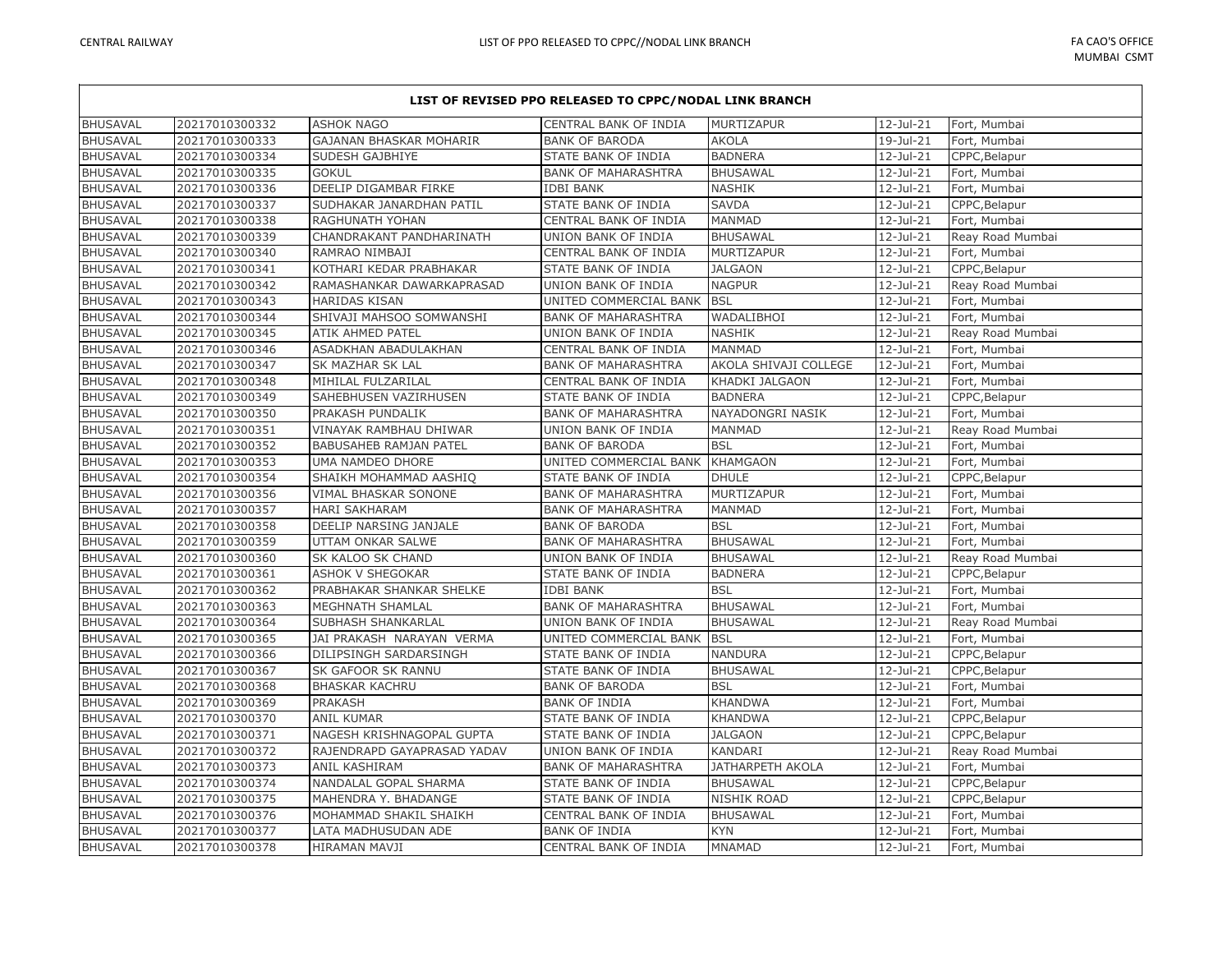## **LIST OF REVISED PPO RELEASED TO CPPC/NODAL LINK BRANCH** BHUSAVAL 20217010300379 MAHENDRA NAMDEO UBALE CENTRAL BANK OF INDIA BHUSAWAL 12-Jul-21 Fort, Mumbai BHUSAVAL 20217010300380 ASHOK HARI BARE BANK OF BARODA BSL 12-Jul-21 Fort, Mumbai BHUSAVAL 20217010300381 SURESH EKNATH UNION BANK OF INDIA BHUSAWAL 12-Jul-21 Reay Road Mumbai BHUSAVAL |20217010300382 |PRAKASH RAMMURAT | STATE BANK OF INDIA |BHUSAWAL | 12-Jul-21 |CPPC,Belapur BHUSAVAL 20217010300383 RAMESHCHANDRA SUNDERLAL STATE BANK OF INDIA AKBARPUR 12-Jul-21 CPPC, Belapur BHUSAVAL 20217010300384 ASHOK TEJU STATE BANK OF INDIA JALGAON | 12-Jul-21 CPPC, Belapur BHUSAVAL 20217010300385 PRAKASH MADHUKAR STATE BANK OF INDIA BHUSAWAL 12-Jul-21 CPPC,Belapur BHUSAVAL 20217010300386 AMARSINGH SAKHARAM PUNJAB NATIONAL BANK HARDA 12-Jul-21 Bandra Kurla Complex, Mumbai BHUSAVAL 20217010300387 SURESH PANDURANG STATE BANK OF INDIA BHUSAWAL 12-Jul-21 CPPC,Belapur BHUSAVAL 20217010300388 RAMESH NAYANSING SURTI UNITED COMMERCIAL BANK BSL 12-Jul-21 Fort, Mumbai BHUSAVAL 20217010300389 GANESH RAGHUNATH STATE BANK OF INDIA BADNERA | 12-Jul-21 CPPC,Belapur BHUSAVAL 20217010300390 RAJENDRA GHANSHYAM STATE BANK OF INDIA NEPANAGAR 21-Jul-21 CPPC,Belapur BHUSAVAL 20217010300392 VASANT ONKAR UNION BANK OF INDIA BHUSAWAL 12-Jul-21 Reay Road Mumbai BHUSAVAL 20217010300393 SHRIDHAR JAGANNATH SONAR UNION BANK OF INDIA BHUSAWAL 12-Jul-21 Reay Road Mumbai BHUSAVAL 20217010300394 KISHOR NATHURAM DANOT BANK OF MAHARASHTRA CHALISGAON 12-Jul-21 Fort, Mumbai BHUSAVAL 20217010300395 BHIKAN SHENFADU BANK OF BARODA BSL 12-Jul-21 Fort, Mumbai BHUSAVAL 20217010300396 NAMDEO DAMU PATIL STATE BANK OF INDIA BHUSAWAL 12-Jul-21 CPPC.Belapur BHUSAVAL 20217010300397 YOGENDRA NARAYAN DWIEDI CENTRAL BANK OF INDIA BHUSAWAL 12-Jul-21 Fort, Mumbai BHUSAVAL 20217010300398 RAMKISHOR DEVCHAND SAHU BANK OF MAHARASHTRA MULTAI 12-Jul-21 Fort, Mumbai BHUSAVAL 20217010300399 SURESH BABURAO VUNION BANK OF INDIA BHUSAWAL 12-Jul-21 Reay Road Mumbai BHUSAVAL 20217010300400 RAMCHANDRA MOTIRAM STATE BANK OF INDIA BADNERA 12-Jul-21 CPPC,Belapur BHUSAVAL 20217010300401 BRAMHASINGH KHARAGRAM STATE BANK OF INDIA GADARWARA 12-Jul-21 CPPC,Belapur BHUSAVAL 20217010300402 RAJENDRA VINAYAK STATE BANK OF INDIA ITWARI NAGPUR 12-Jul-21 CPPC,Belapur BHUSAVAL 20217010300403 SHARAD DASHRATH PATIL CENTRAL BANK OF INDIA CHALISGAON 12-Jul-21 Fort, Mumbai BHUSAVAL 20217010300404 SATISH K RANE STATE BANK OF INDIA BHUSAWAL 32-Jul-21 CPPC, Belapur BHUSAVAL 20217010300405 DHANRAJ NILKANTH RANE UNITED COMMERCIAL BANK BSL 12-Jul-21 Fort, Mumbai BHUSAVAL 20217010300406 MILIND DASHRATH STATE BANK OF INDIA NANDGAON 12-Jul-21 CPPC,Belapur BHUSAVAL 20217010300407 SUNIL BULAKHI THAKUR UNITED COMMERCIAL BANK BSL 12-Jul-21 Fort, Mumbai BHUSAVAL 20217010300408 DILIP BALIRAM BHARAMBE BANK OF BARODA BSL 12-Jul-21 Fort, Mumbai BHUSAVAL 20217010300409 N P UKRANDE STATE BANK OF INDIA RAVET 12-Jul-21 CPPC,Belapur BHUSAVAL |20217010300410 |SUMANBAI KAUTIK |BANK OF BARODA NASHIK |12-Jul-21 |Fort, Mumbai BHUSAVAL 20217010300411 LAXMAN HARCHAND UNION BANK OF INDIA KANDARI 12-Jul-21 Reay Road Mumbai BHUSAVAL 20217010300412 MAHENDRA RAJDHAR SAVALE IDBI BANK BSL BSL 12-Jul-21 Fort, Mumbai BHUSAVAL 20217010300413 PURSHOTTAM LAL STATE BANK OF INDIA NASHIK ROAD 12-Jul-21 CPPC,Belapur BHUSAVAL 20217010300414 RAJARAM VISHNOO JADHAV BANK OF MAHARASHTRA MANMAD 12-Jul-21 Fort, Mumbai BHUSAVAL 20217010300415 LAL SINGH CHHAJJU SINGH PUNJAB NATIONAL BANK NIHTAUR 12-Jul-21 Bandra Kurla Complex, Mumbai BHUSAVAL 20217010300416 BEBINANDA MANOHAR BANK OF MAHARASHTRA JAIL RD NASHIK | 12-Jul-21 Fort, Mumbai BHUSAVAL 20217010300417 BEBIBAI MANOHAR KEDARE CENTRAL BANK OF INDIA NANMAD 12-Jul-21 Fort, Mumbai BHUSAVAL 20217010300418 ASHOK NATTHU BANK OF MAHARASHTRA BADNERA 19-Jul-21 Fort, Mumbai BHUSAVAL 20217010300419 THAKUR VISHALSINGH UNION BANK OF INDIA BHUSAWAL 12-Jul-21 Reay Road Mumbai BHUSAVAL 20217010300420 MANOHAR BANDOO AHIRE BANK OF INDIA BSL 12-Jul-21 Fort, Mumbai BHUSAVAL 20217010300422 AKABAR BASHIR TADAVI STATE BANK OF INDIA RAVER 12-Jul-21 CPPC,Belapur BHUSAVAL 20217010300423 PANKAJ SINGH PUNJAB NATIONAL BANK BSL 12-Jul-21 Bandra Kurla Complex, Mumbai BHUSAVAL 20217010300424 RAJENDRA ANJALEKAR STATE BANK OF INDIA BHUSAWAL 12-Jul-21 CPPC,Belapur BHUSAVAL 20217010300426 YESHWANT KISAN PUNJAB NATIONAL BANK BSL 12-Jul-21 Bandra Kurla Complex, Mumbai BHUSAVAL 20217010300427 DAGADOO DAMOD STATE BANK OF INDIA MANMAD 21-Jul-21 CPPC,Belapur